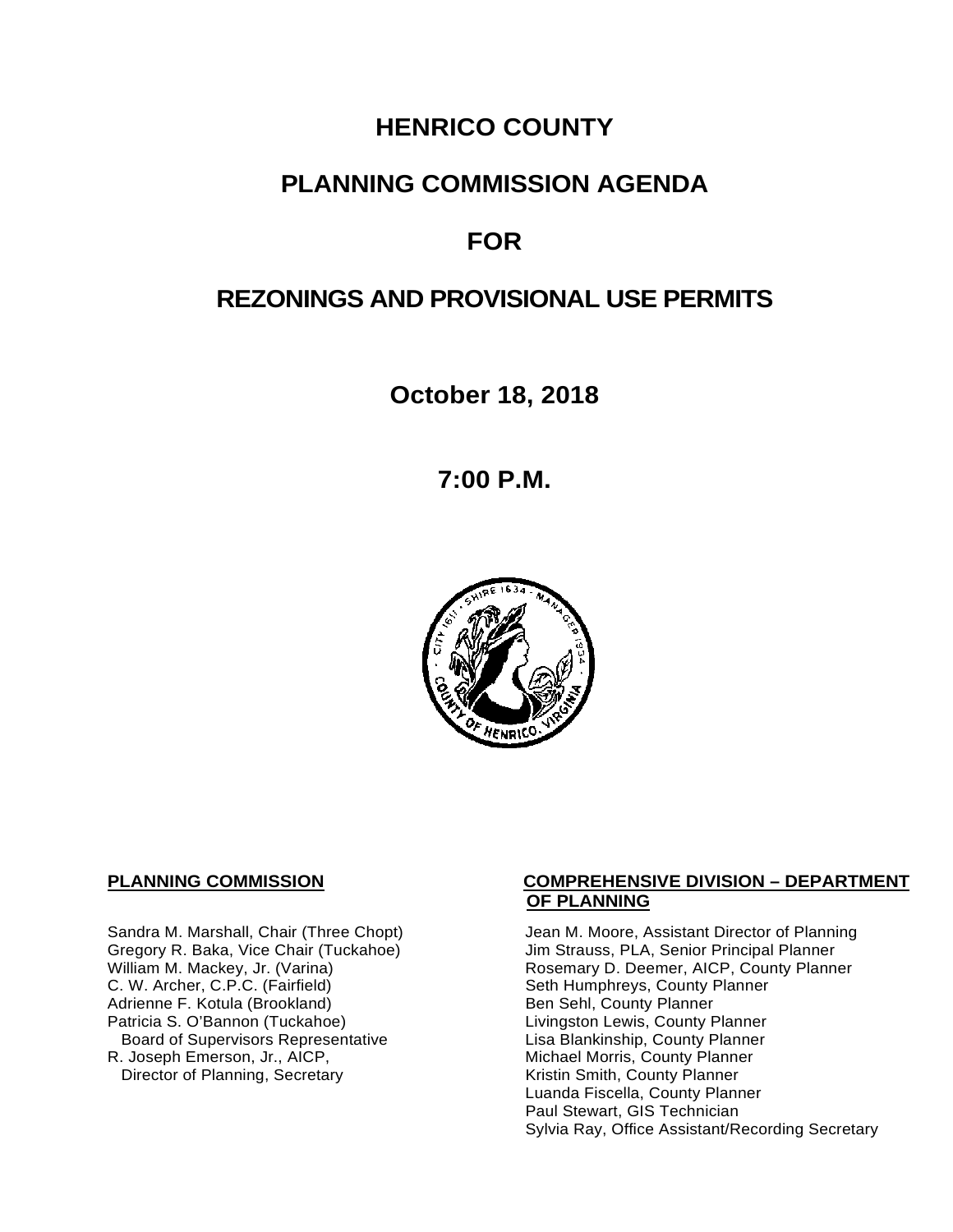## **PLANNING COMMISSION REZONING MEETING FINAL AGENDA OCTOBER 18, 2018**

**BEGINNING AT 7:00 P.M.**

**WELCOME:**

**PLEDGE OF ALLEGIANCE:**

**RECOGNITION OF NEWS MEDIA:**

**CALL TO ORDER:**

**REQUESTS FOR WITHDRAWALS AND DEFERRALS: (0); (4)**

**REQUESTS FOR EXPEDITED ITEMS: (2)**

**CASES TO BE HEARD: (4)**

#### *(Deferred from the July 12, 2018 Meeting)*

**ORDINANCE –** To Amend and Reordain Section 24-3 Titled "Definitions," Section 24-12 Titled "Conditional uses permitted by special exception," Section 24-13 Titled "Accessory uses permitted," Section 24-13.01 Titled "Development standards and conditions for permitted uses," Section 24-28 Titled "Principal uses permitted," Section 24-29 Titled "Conditional uses permitted by special exception," Section 24-36 Titled "Conditional uses permitted by special exception," Section 24-94 Titled "Table of regulations," and Section 24-121 Titled "Conditional zoning or zone approval" of the Code of the County of Henrico, and to add a new Section 24-32.2 Titled "Conditional uses permitted by special exception," and Section 24-38.1 Titled "Conditional uses permitted by special exception." This ordinance allows for short-term rentals of real estate for periods of fewer than 30 consecutive days. Specifically, this ordinance allows hosted short-term rentals by right in detached, single-family dwelling residential districts up to 30 days in a calendar year. For all other short-term rentals in residential districts, this ordinance requires the operator of the rental to obtain a conditional use permit. All short-term rentals would be subject to regulations limiting rentals to the operator's primary residence and limiting the use of guesthouses, the number of short-term renters and pets, and the length of rentals. The ordinance would also require the provision of life-safety equipment consistent with the building code, prohibit rentals to minors and double-booking, require the posting of certain information within the rental, and require the designation of responsible persons to respond to complaints. Finally, the ordinance adds and revises definitions related to the rental of real estate. **Staff – Miguel Madrigal (Deferral Requested to the February 14, 2019 Meeting)**

**Deferred to the January 10, 2019 Meeting**

**October 19, 2018**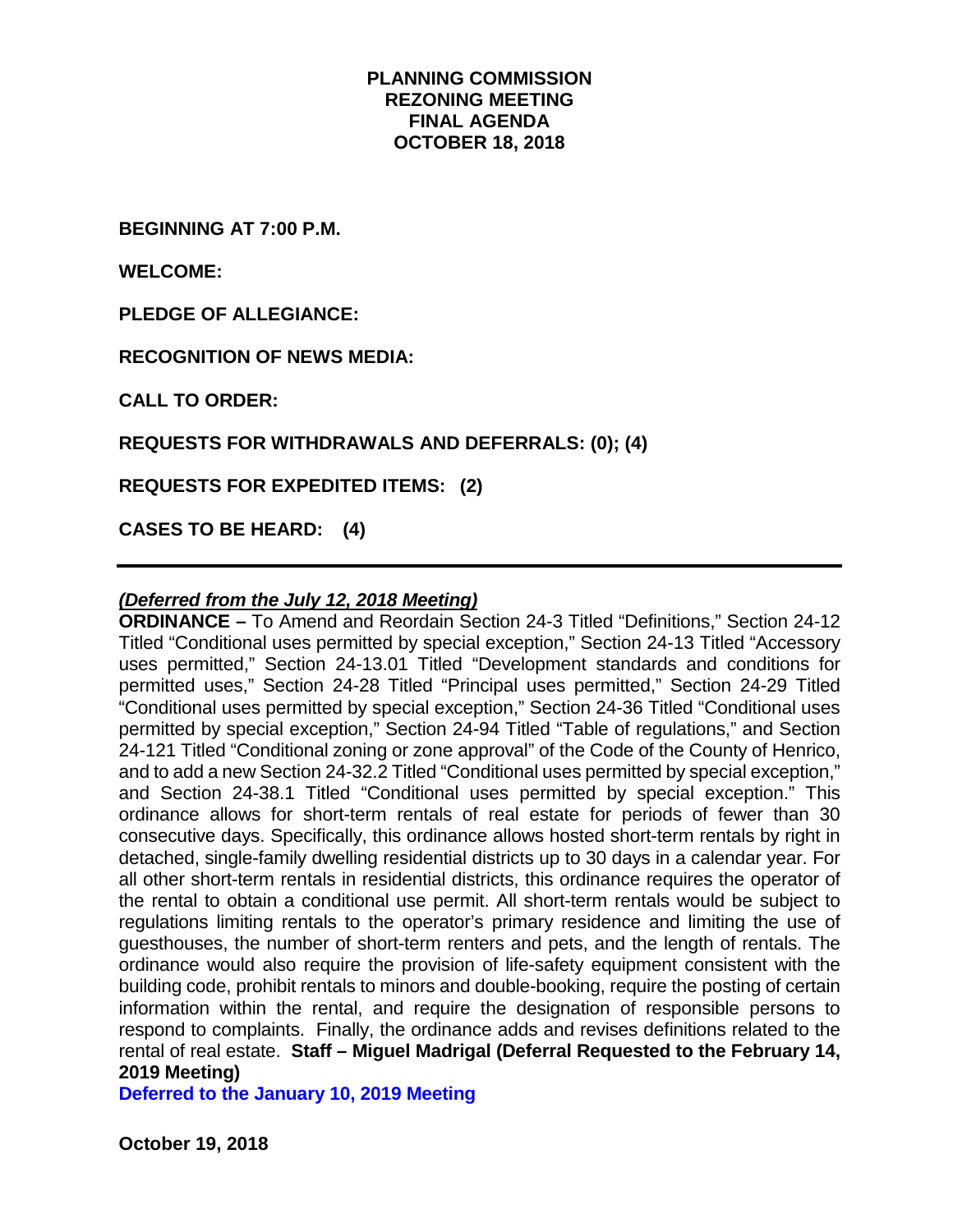### **BROOKLAND:**

### *Deferred from the September 13, 2018 Meeting)*

**REZ2017-00032 Arthur McGurn for The McGurn Company:** Request to conditionally rezone from R-2 One-Family Residence District and [R-6C] General Residence District (Conditional) to R-3C One-Family Residence District (Conditional) Parcel 767-760-8701 and 768-760-1507 containing 4.35 acres located at the northeast intersection of Hungary and Hungary Spring Roads. The applicant proposes a singlefamily development. The R-3 District allows a maximum overall density of 3.96 units per acre. The use will be controlled by proffered conditions and zoning ordinance regulations. The 2026 Comprehensive Plan recommends Suburban Residential 2, density should not exceed 3.4 units per acre. **Staff – Rosemary Deemer (Deferral Requested to the November 8, 2018 Meeting)**

**Deferred to the November 8, 2018 Meeting**

**REZ2018-00042 Andrew M. Condlin for Marie T. Hammer:** Request to conditionally rezone from R-2 One-Family Residence District to O-2C Office District (Conditional) Parcel 773-745-9522 containing 3.79 acres located on the west line of Staples Mill Road (U.S. Route 33), approximately 810' north of Dumbarton Road. The applicant proposes a medical office with an accessory dwelling unit. The uses will be controlled by zoning ordinance regulations and proffered conditions. The 2026 Comprehensive Plan recommends Semi-Public and Environmental Protection Area. **Staff – Lisa Blankinship Recommended for Approval**

**PUP2018-00014 Andrew M. Condlin for Marie T. Hammer:** Request for a Provisional Use Permit under Sections 24-50.6:1(a), 24-120 and 24-122.1 of Chapter 24 of the County Code to allow an accessory dwelling unit on Parcel 773-745-9522 located on the west line of Staples Mill Road (U.S. Route 33), approximately 810' north of Dumbarton Road. The existing zoning is R-2 One-Family Residence District. The 2026 Comprehensive Plan recommends Semi-Public and Environmental Protection Area. **Staff – Lisa Blankinship**

# **Recommended for Approval**

### *(Deferred from the September 13, 2018 Meeting)*

**REZ2018-00035 Simon Mueller for Luis Cabral:** Request to conditionally rezone from B-1 Business District to B-2C Business District (Conditional) Parcel 774-759-0104 containing .85 acres located at the northwest intersection of Woodman and Hungary Roads. The applicant proposes a drive thru restaurant. The use will be controlled by zoning ordinance regulations and proffered conditions. The 2026 Comprehensive Plan recommends Commercial Concentration. The site is in the Enterprise Zone. **Staff – Ben Sehl (Expedited Agenda Requested)**

**Recommended for Approval**

### **VARINA:**

### *(Deferred from the September 13, 2018 Meeting)*

**REZ2018-00014 Leroy Chiles for Quality of Life of VA LLC:** Request to conditionally rezone from R-4 One-Family Residence District, B-1 Business District, and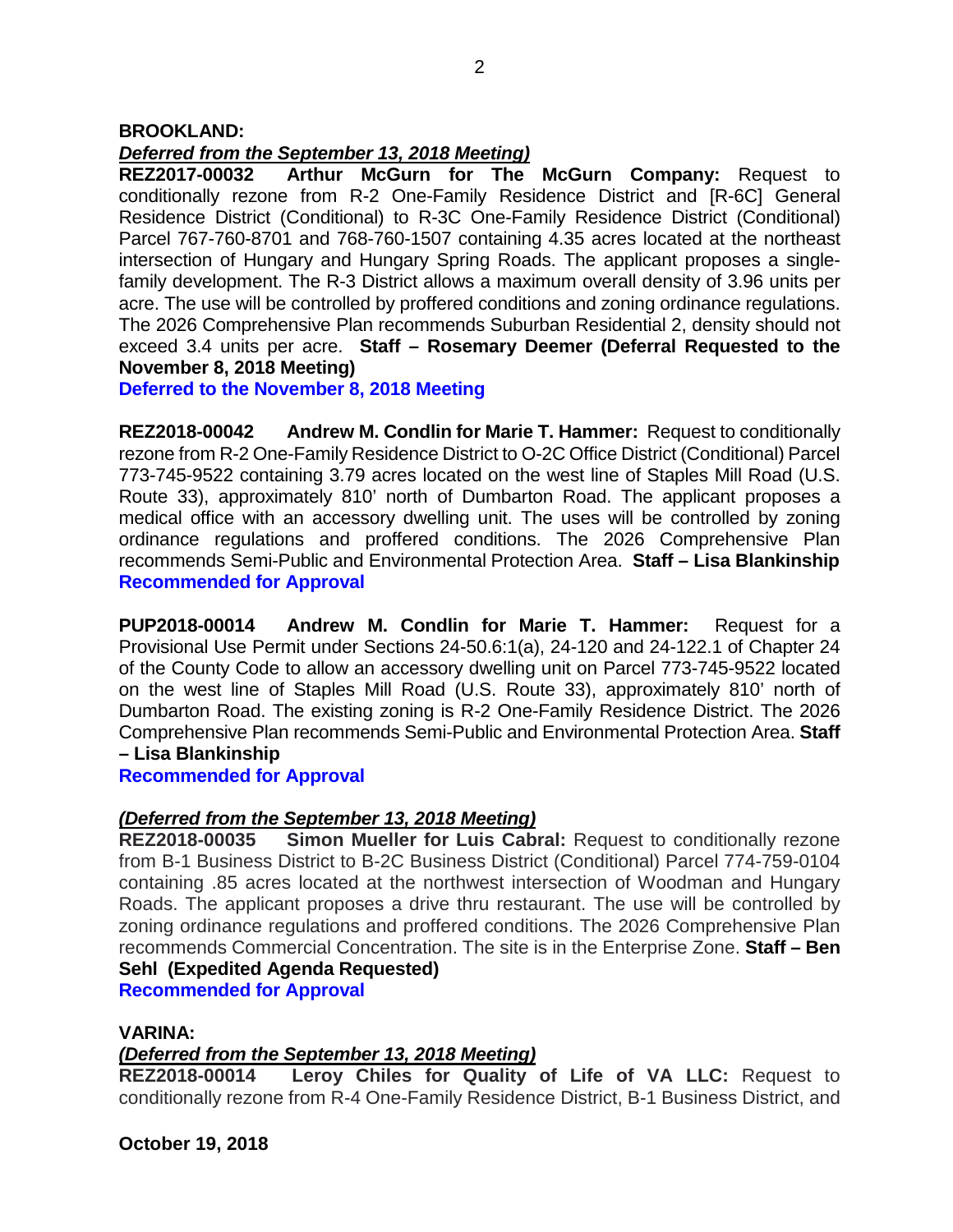M-1 Light Industrial District to R-5AC General Residence District (Conditional) Parcel 805-710-1834 containing 11.7 acres located south of Darbytown Road, approximately 300' south of its intersection with Oregon Avenue. The applicant proposes detached dwellings with zero lot lines. The R-5A District allows a minimum lot area of 5,625 square feet and a maximum overall density of 6 units per acre. The use will be controlled by zoning ordinance regulations and proffered conditions. The 2026 Comprehensive Plan recommends Suburban Residential 2, density should not exceed 3.4 units per acre, and Environmental Protection Area. **Staff – Seth Humphreys** 

**Recommended for Denial**

# *(Deferred from the September 13, 2018 Meeting)*

**REZ2018-00019 Mark Rempe for Liberty Homes:** Request to rezone from B-3 Business District to R-3 One-Family Residence District Parcel 825-720-6242 containing .24 acres located on the west line of E. Nine Mile Road (State Route 33) approximately 150' north of its intersection with Elsing Green Way. The applicant proposes a single-family residence. The use will be controlled by zoning ordinance regulations. The 2026 Comprehensive Plan recommends Suburban Residential 2, density should not exceed 3.4 units per acre. The site is in the Enterprise Zone and the Airport Safety Overlay District. **Staff – Lisa Blankinship (Deferral Requested to the November 8, 2018 Meeting) Deferred to the November 8, 2018 Meeting**

**REZ2018-00038 Viking Land Development, LLC:** Request to conditionally rezone from A-1 Agricultural District to R-2AC One-Family Residence District (Conditional) Parcels 811-700-4578, 811-700-4938, and 811-700-6627 containing 17.85 acres located on the west line of Willson Road, approximately 375' south of its intersection with Messer Road. The applicant proposes a single-family residential development. The use will be controlled by zoning ordinance regulations and proffered conditions. The 2026 Comprehensive Plan recommends Traditional Neighborhood Development and Environmental Protection Area. The site is in the Airport Safety Overlay District. **Staff – Livingston Lewis (Expedited Agenda Requested)**

**Recommended for Approval**

# **FAIRFIELD:**

**REZ2018-00040 James W. Theobald for General Land Commercial Real Estate Company:** Request to conditionally rezone from O-2C Office District (Conditional) to B-2C Business District (Conditional) Parcel 776-766-3128 containing 2.391 acres located at the southeast intersection of Woodman and Mountain Roads. The applicant proposes an indoor self-service storage facility. The use will be controlled by zoning ordinance regulations and proffered conditions. The 2026 Comprehensive Plan recommends Urban Residential. **Staff – Seth Humphreys (Deferral Requested to the November 8, 2018 Meeting)**

**Deferred to the November 8, 2018 Meeting**

**PUP2018-00013 James W. Theobald for General Land Commercial Real Estate Company:** Request for a Provisional Use Permit under Sections 24-58.2 (b) and (h), 24- 120 and 24-122.1 of Chapter 24 of the County Code to allow an indoor self-service storage facility up to 34' in height on Parcel 776-766-3128 located at the southeast intersection of Woodman and Mountain Roads. The existing zoning is O-2C Office District (Conditional).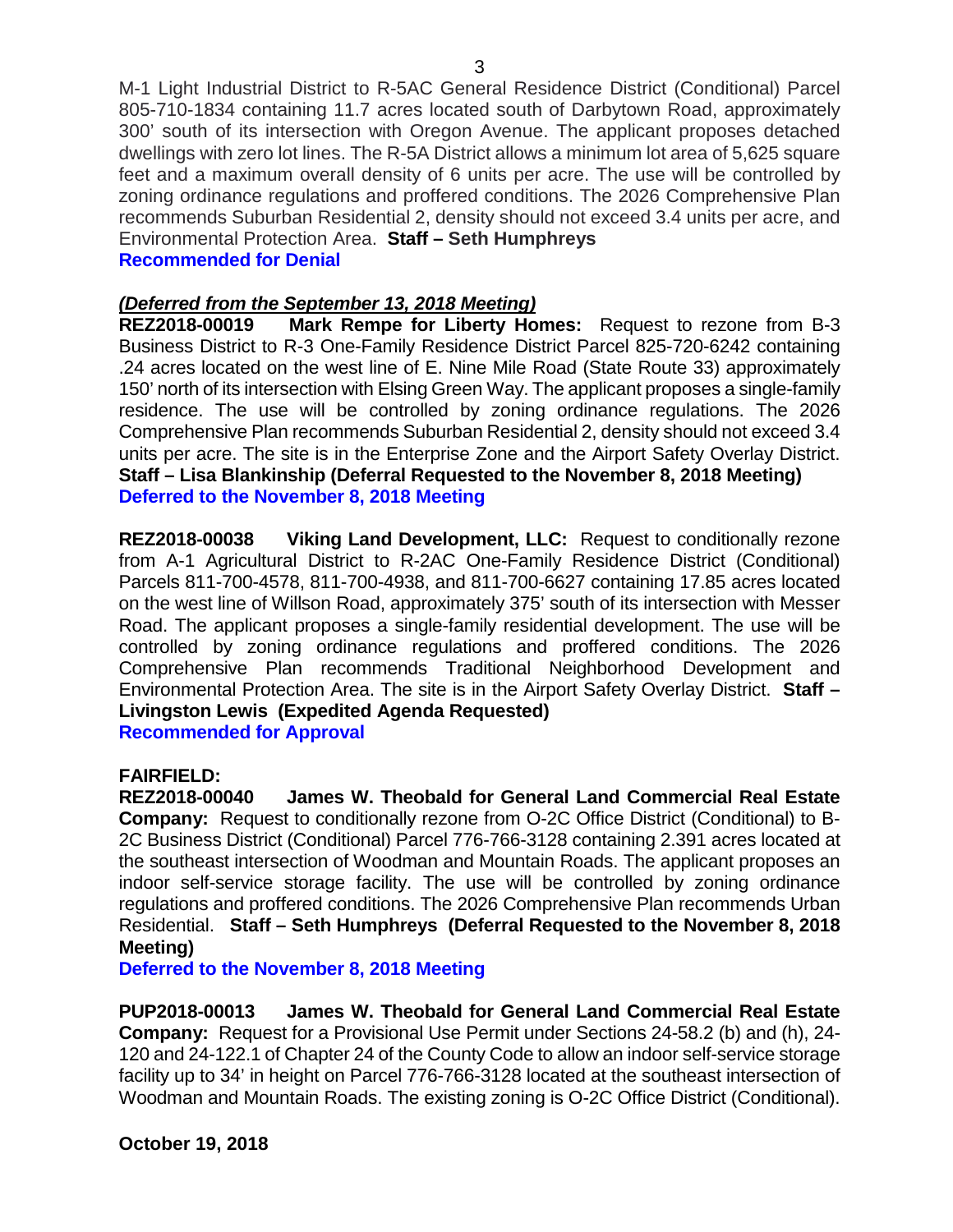The 2026 Comprehensive Plan recommends Urban Residential. **Staff – Seth Humphreys (Deferral Requested to the November 8, 2018 Meeting) Deferred to the November 8, 2018 Meeting**

# **THREE CHOPT:**

**PUP2018-00012 C-Fit 4 LLC IVT for Westpark Glen Allen, LLC:** Request for a Provisional Use Permit under Sections 24-58.2 (a), 24-120 and 24-122.1 of Chapter 24 of the County Code to allow 24-hour operation of a fitness facility on part of Parcel 753-758- 7318 located on the east line of Stillman Parkway approximately 500' south of its intersection with W. Broad Street (U.S. Route 250). The existing zoning is B-2C Business District (Conditional). The 2026 Comprehensive Plan recommends Commercial Arterial. **Staff – Kristin Smith**

**Recommended for Approval**

**TUCKAHOE:**

None.

# **VARINA:**

**SIA2018-00001 Nine Mile Road Firehouse #23:** The Department of Planning has received a request from the Division of Fire to initiate a Substantially In Accord study of a proposed firehouse located at 5618 Nine Mile Road. The proposed firehouse site consists of Parcel 816-726-4476, located on the northwest corner of the Nine Mile Road and Westover Avenue intersection. The property is 4.686 acres and is zoned R-3 One-Family Residence District. The 2026 Comprehensive Plan recommends Suburban Residential 2. **Staff – Kristin Smith**

**Recommended for Approval**

**ROUTE 5 PUBLIC HEARING:** The Planning Commission will receive public input on the Route 5 Corridor Study, as recommended by the 2026 Comprehensive Plan. Designated an Existing Character Protection Area, the study area consists of the land located 500 feet on either side of the centerline of Route 5 from the City of Richmond to Charles City County.

**Deferred to the November 8, 2018 Meeting for Decision Only**

**DISCUSSION ITEM:** To set a Public Hearing for November 8, 2018 to Amend the 2026 Comprehensive Plan to Implement Recommendations of the Glen Allen Small Area Plan. **Approved**

**DISCUSSION ITEM:** To set a Public Hearing for November 8, 2018 to Amend the 2026 Comprehensive Plan and Henrico County Zoning Ordinance to Implement the Recommendations of the Westwood Small Area Study. **Approved**

# **APPROVAL OF MINUTES: Planning Commission on September 13, 2018. Approved**

Acting on a motion by **Mr. Archer** seconded by **Mrs. Kotula** , the Planning Commission adjourned its meeting at **8:46 p.m.** on **October 18, 2018.**